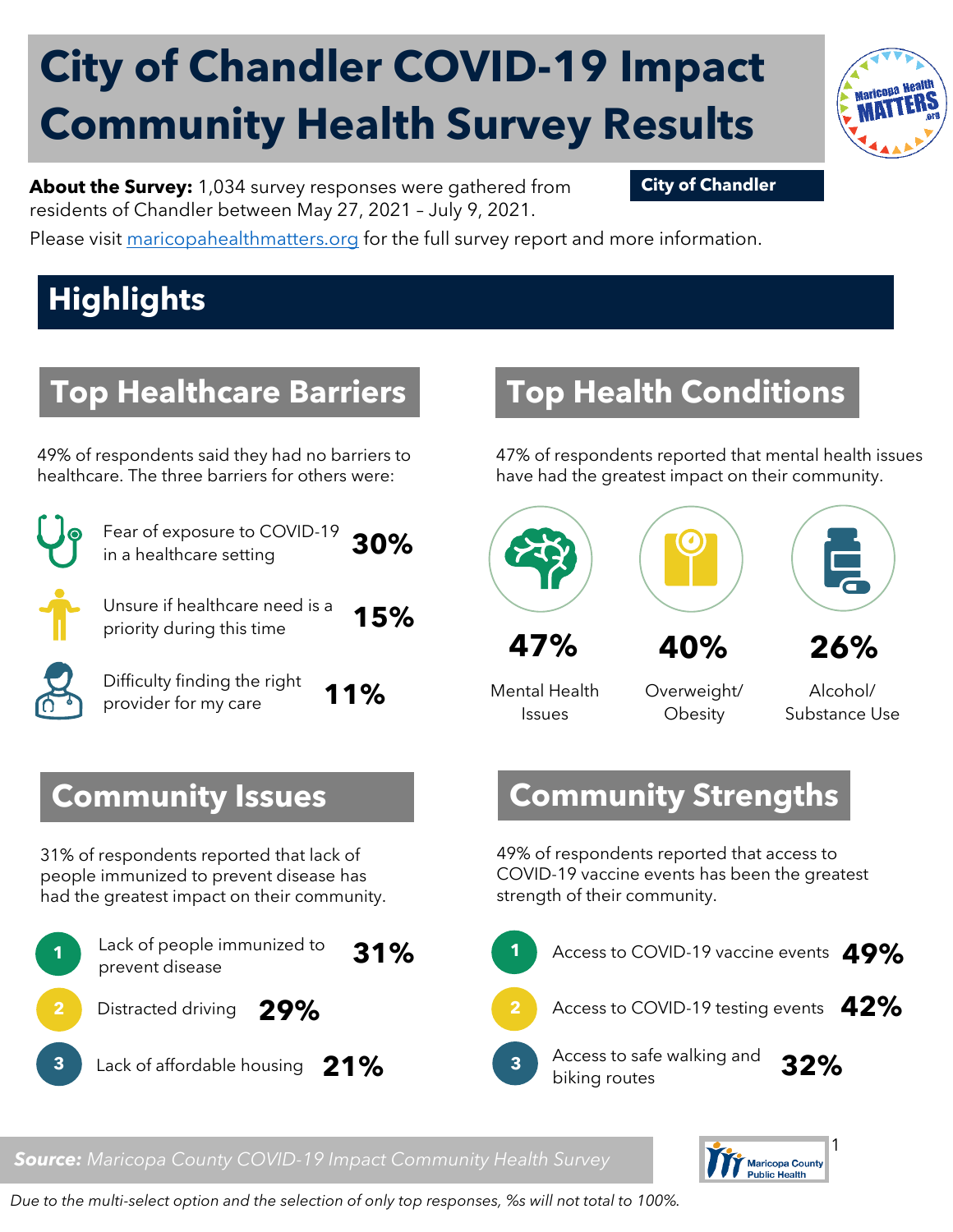## **Health Ratings**

## **Physical Health Mental Health**

Over **1 in 5** respondents rated their current **physical health** as **worse** compared to their physical health prior to March of 2020.



Over **1 in 3** respondents rated their current **mental health** as **worse** compard to their mental health prior to March of 2020.



#### **Mental Health Care Access**

Almost **1 in 3** respondents who sought services to address their mental health were **sometimes or never** able to get the services they needed.



About **1 in 4** respondents stated that **assistance with finding COVID-19 vaccine** would have improved overall mental and physical health of their family in the last year.

Top three areas for improvement:





*Source: Maricopa County COVID-19 Impact Community Health Survey*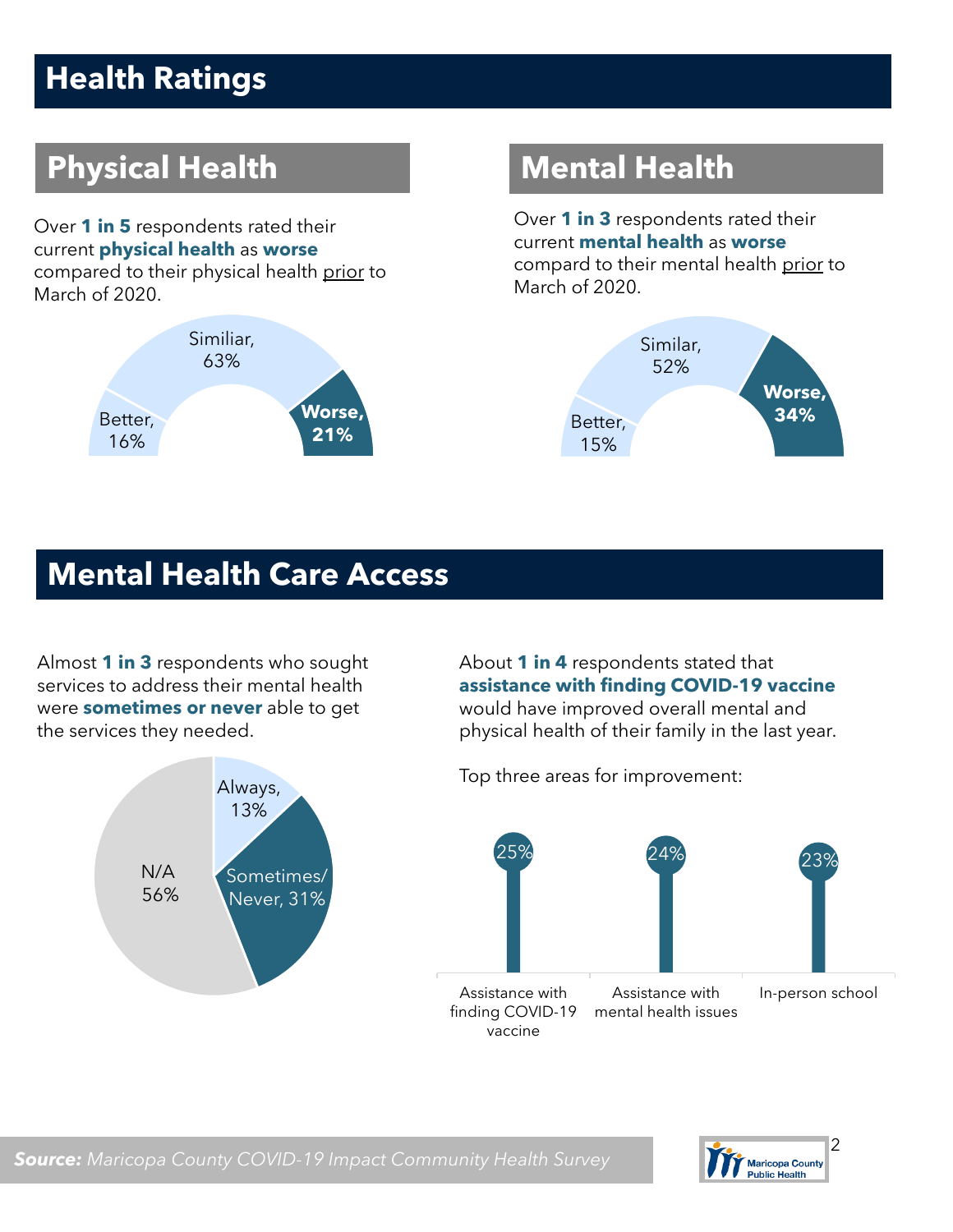#### **Income and Expenses**

About **2 in 5** respondents stated that the stimulus check had a **strong/moderate** impact on their living expenses and access to healthcare.



**Since March of 2020**, how was your employment impacted due to the COVID-19 pandemic?



#### **25% of respondents indicated other topics:**

- Retired
- Unemployed
- Increased work hours/responsibilities
- Disability
- Homemaker/Stay-at-home parent
- Pay reduction
- Reduced work hours



*Source: Maricopa County COVID-19 Impact Community Health Survey*

*Due to the multi-select option and the selection of only top responses, %s will not total to 100%.*